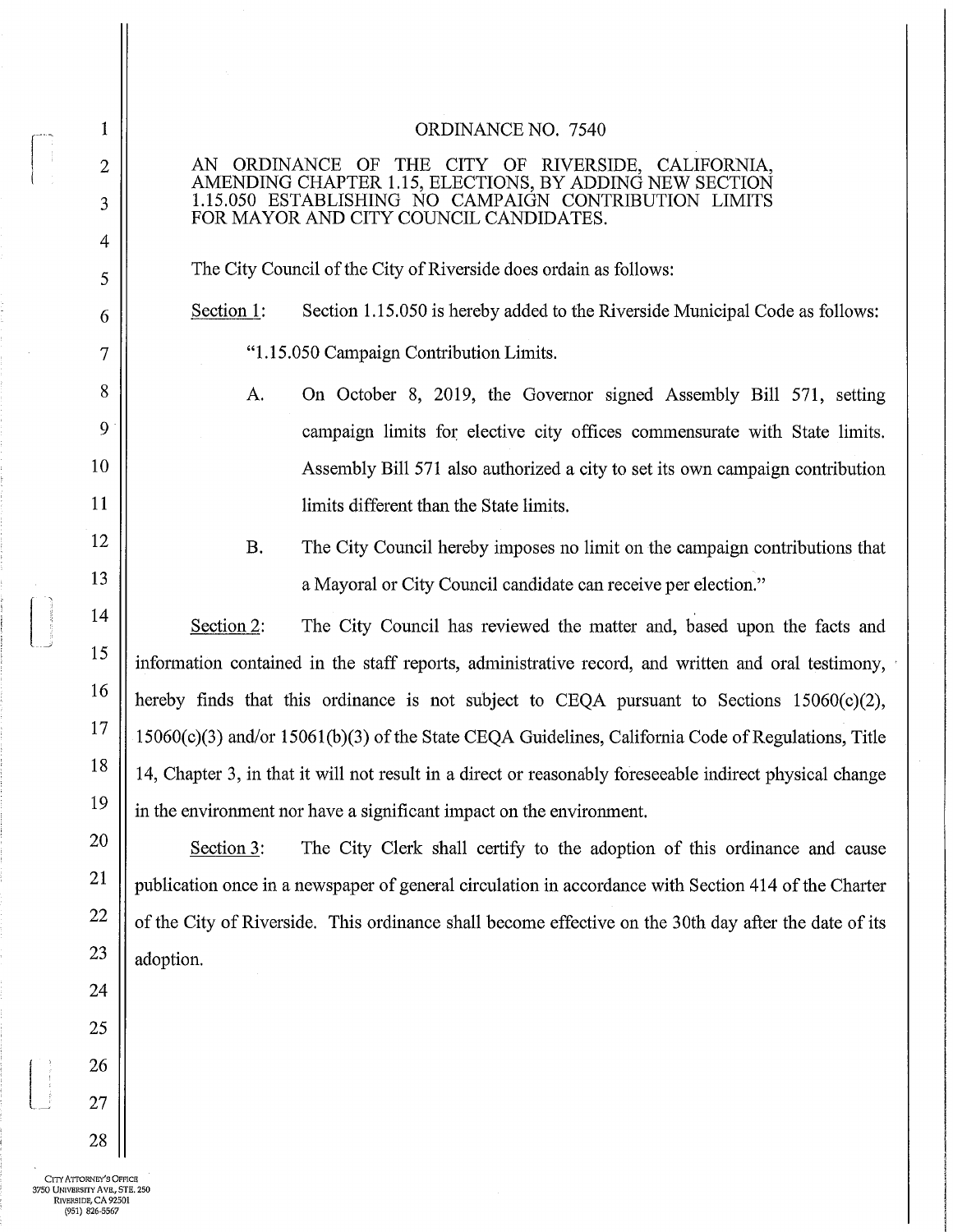ADOPTED by the City Council this 1st day of December, 2020.

Attest: COLLEEN J. NICOL

 $\mathbf{1}$ 

 $\overline{2}$ 

3

 $\overline{4}$ 

5

6

 $\overline{7}$ 

8

9

10

11

12

13

14

15

16

17

18

19

20

21

22

23

24

25

26

27

28

CA 20-1081

City Clerk of the City of Riverside

I, Colleen J. Nicol, City Clerk of the City of Riverside, California, hereby certify that the foregoing ordinance was duly and regularly introduced at a meeting of the City Council on the 10th day of November, 2020, and that thereafter the said ordinance was duly and regularly adopted at a meeting of the City Council on the 1st day of December, 2020, by the following vote, to wit:

Ayes: Councilmembers Edwards, Melendrez, Fierro, Conder, Perry, and Hemenway and Councilwoman Plascencia

WILLIAM

Noes: None Absent: None Abstain: None

IN WITNESS WHEREOF, I have hereunto set my hand and affixed the official seal of the City of Riverside, California, this 2nd day of December, 2020.

COLLEEN J. NICOL City Clerk of the City of Riverside

**BAILEY, III** 

Mayor of the City of Riverside